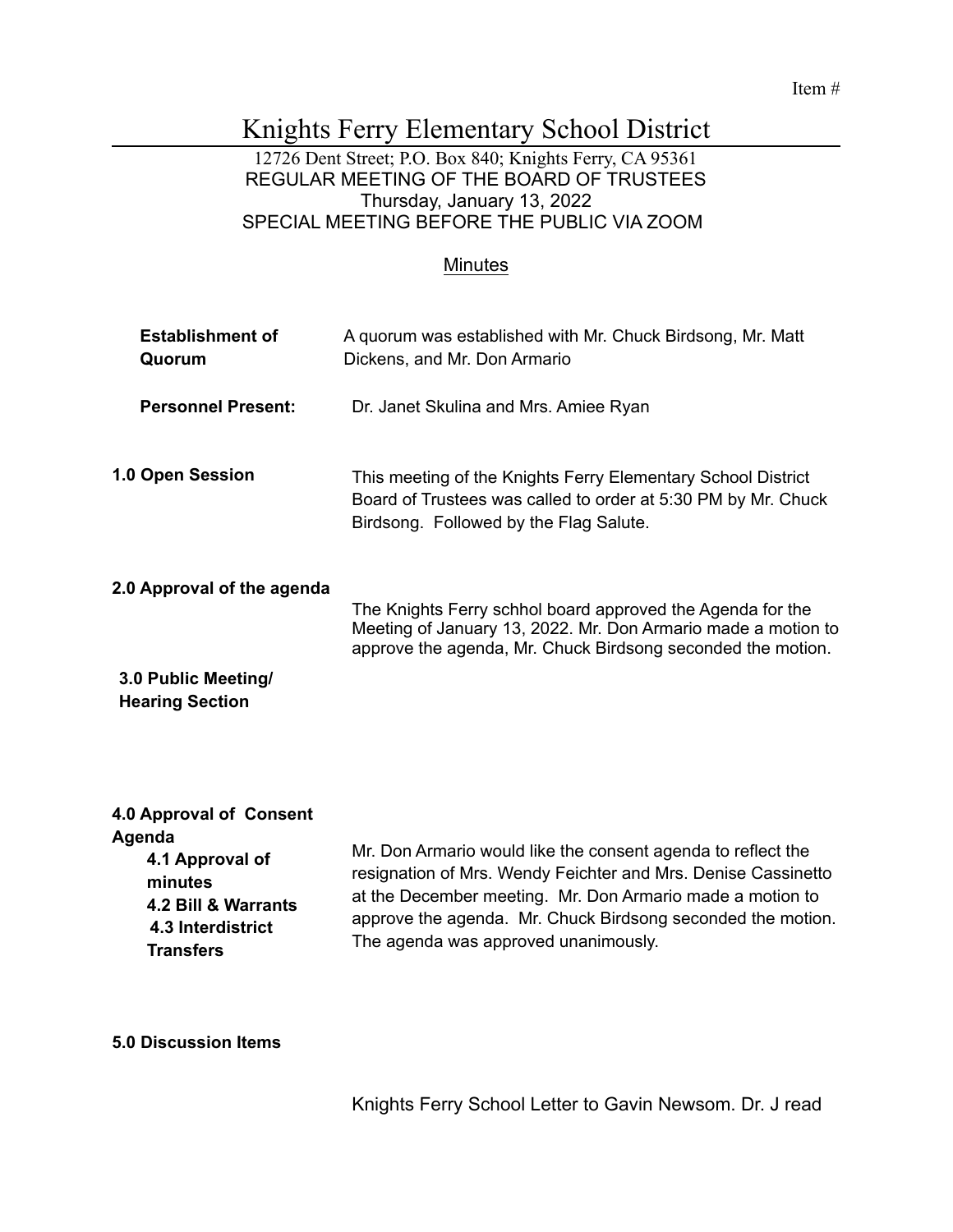|                                                                        | the Letter for the board members and the public that was<br>present. This letter was signed by many parents and will<br>be mailed to the Governor in the next few weeks.                                                                                                                                                 |
|------------------------------------------------------------------------|--------------------------------------------------------------------------------------------------------------------------------------------------------------------------------------------------------------------------------------------------------------------------------------------------------------------------|
| <b>6.0 Action Items</b><br><b>6.1 Virtual Board</b><br><b>Meetings</b> |                                                                                                                                                                                                                                                                                                                          |
|                                                                        | The Governor's Executive order N-35-20 and AB 31 allows<br>school boards to continue to meet virtually due the<br>increase in cases of the coronavirus. Mr. Don Armario<br>made a motion to continue to meet virtually. Mr. Matt<br>Dickens seconded the motion.                                                         |
|                                                                        | Ayes-CB, DM, MD                                                                                                                                                                                                                                                                                                          |
|                                                                        | $No-0$                                                                                                                                                                                                                                                                                                                   |
| <b>6.2 School Accountability</b><br><b>Report Card (SARC)</b>          | Absent $-0$                                                                                                                                                                                                                                                                                                              |
|                                                                        | The purpose of this report card is to provide the community<br>and the parents with important information about each<br>public school. Mr. Chuck Birdsong made a motion to<br>approve the SARC, Mr. Don Armario seconded the motion.<br>Motion Carried.                                                                  |
|                                                                        | Ayes-CB, DM, MD                                                                                                                                                                                                                                                                                                          |
| <b>6.3 Classified Salary</b><br><b>Schedule</b>                        | $No-0$<br>Absent $-0$                                                                                                                                                                                                                                                                                                    |
|                                                                        | The first level of the Classified salary schedule must be<br>changed to reflect the current increase in Minimum wage<br>of \$15.00 per hour. This will need to be ratified in order to<br>reflect employees pay. Mr. Don Armario made a motion to<br>approve, Mr. Chuck Birdsong seconded the motion. Motion<br>carried. |
|                                                                        | Ayes-CB, DM, MD<br>$No-0$<br>Absent $-0$                                                                                                                                                                                                                                                                                 |
| 6.4 Letter of Support for<br><b>East Stanislaus Fire</b>               |                                                                                                                                                                                                                                                                                                                          |